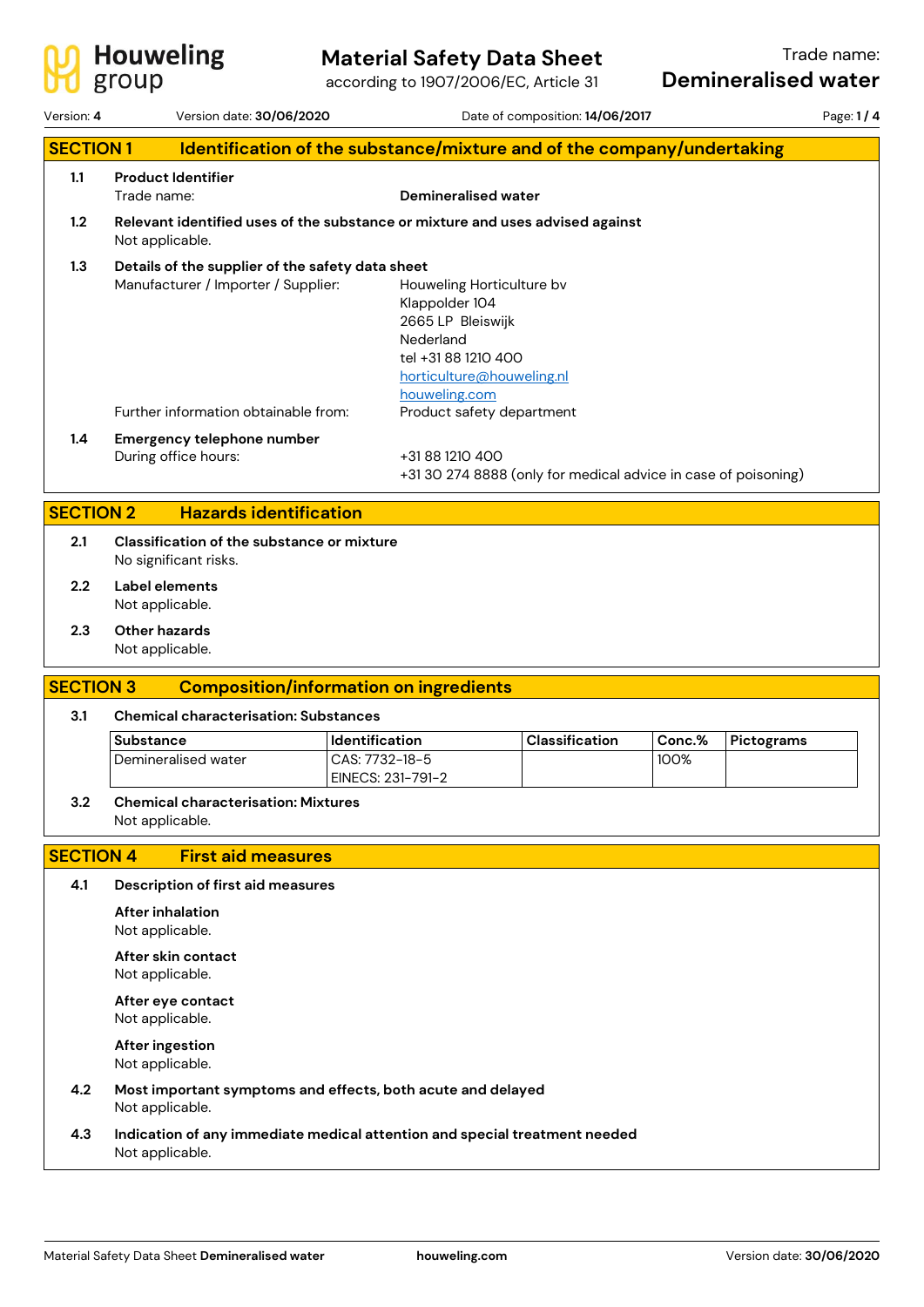

according to 1907/2006/EC, Article 31

| Version: 4       | Version date: 30/06/2020                                                               | Date of composition: 14/06/2017 | Page: 2 / 4 |  |  |  |
|------------------|----------------------------------------------------------------------------------------|---------------------------------|-------------|--|--|--|
| <b>SECTION 5</b> | <b>Firefighting measures</b>                                                           |                                 |             |  |  |  |
| 5.1              | <b>Extinguishing media</b><br>Not flammable.                                           |                                 |             |  |  |  |
| 5.2              | Special hazards arising from the substance or mixture<br>Not applicable.               |                                 |             |  |  |  |
| 5.3              | Advice for firefighters<br>Not applicable.                                             |                                 |             |  |  |  |
| <b>SECTION 6</b> | <b>Accidental release measures</b>                                                     |                                 |             |  |  |  |
| 6.1              | Personal precautions, protective equipment and emergency procedures<br>Not applicable. |                                 |             |  |  |  |
| 6.2              | <b>Environmental precautions</b><br>Not applicable.                                    |                                 |             |  |  |  |
| 6.3              | Methods and material for containment and cleaning up<br>Not applicable.                |                                 |             |  |  |  |
| 6.4              | Reference to other sections<br>Not applicable.                                         |                                 |             |  |  |  |
| <b>SECTION 7</b> | <b>Handling and storage</b>                                                            |                                 |             |  |  |  |
| 7.1              | Precautions for safe handling<br>Not applicable.                                       |                                 |             |  |  |  |
| 7.2              | Conditions for safe storage, including any incompatibilities<br>Not applicable.        |                                 |             |  |  |  |
| 7.3              | Specific end use(s)<br>Not applicable.                                                 |                                 |             |  |  |  |
| <b>SECTION 8</b> | <b>Exposure controls/personal protection</b>                                           |                                 |             |  |  |  |
| 8.1              | <b>Control parameters</b><br>Not applicable.                                           |                                 |             |  |  |  |
| 8.2              | <b>Exposure controls</b>                                                               |                                 |             |  |  |  |
|                  | Personal protective equipment<br>Not applicable.                                       |                                 |             |  |  |  |
| <b>SECTION 9</b> | <b>Physical and chemical properties</b>                                                |                                 |             |  |  |  |
| 9.1              | Information on basic physical and chemical properties                                  |                                 |             |  |  |  |
|                  | Appearance                                                                             |                                 |             |  |  |  |
|                  | Form:                                                                                  | Liquid.                         |             |  |  |  |
|                  | Colour:                                                                                | Colorless.                      |             |  |  |  |
|                  | Odour:                                                                                 | Odourless.                      |             |  |  |  |
|                  | Other physical and chemical parameters                                                 |                                 |             |  |  |  |
|                  | pH-value:                                                                              | 7                               |             |  |  |  |
|                  | Initial boiling point and boiling range:                                               | 100 °C                          |             |  |  |  |
|                  | Density:                                                                               | $1$ kg/l                        |             |  |  |  |
|                  | Solubility in/miscibility with water:                                                  | Not applicable.                 |             |  |  |  |
| 9.2              | Other information<br>There is no additional information available.                     |                                 |             |  |  |  |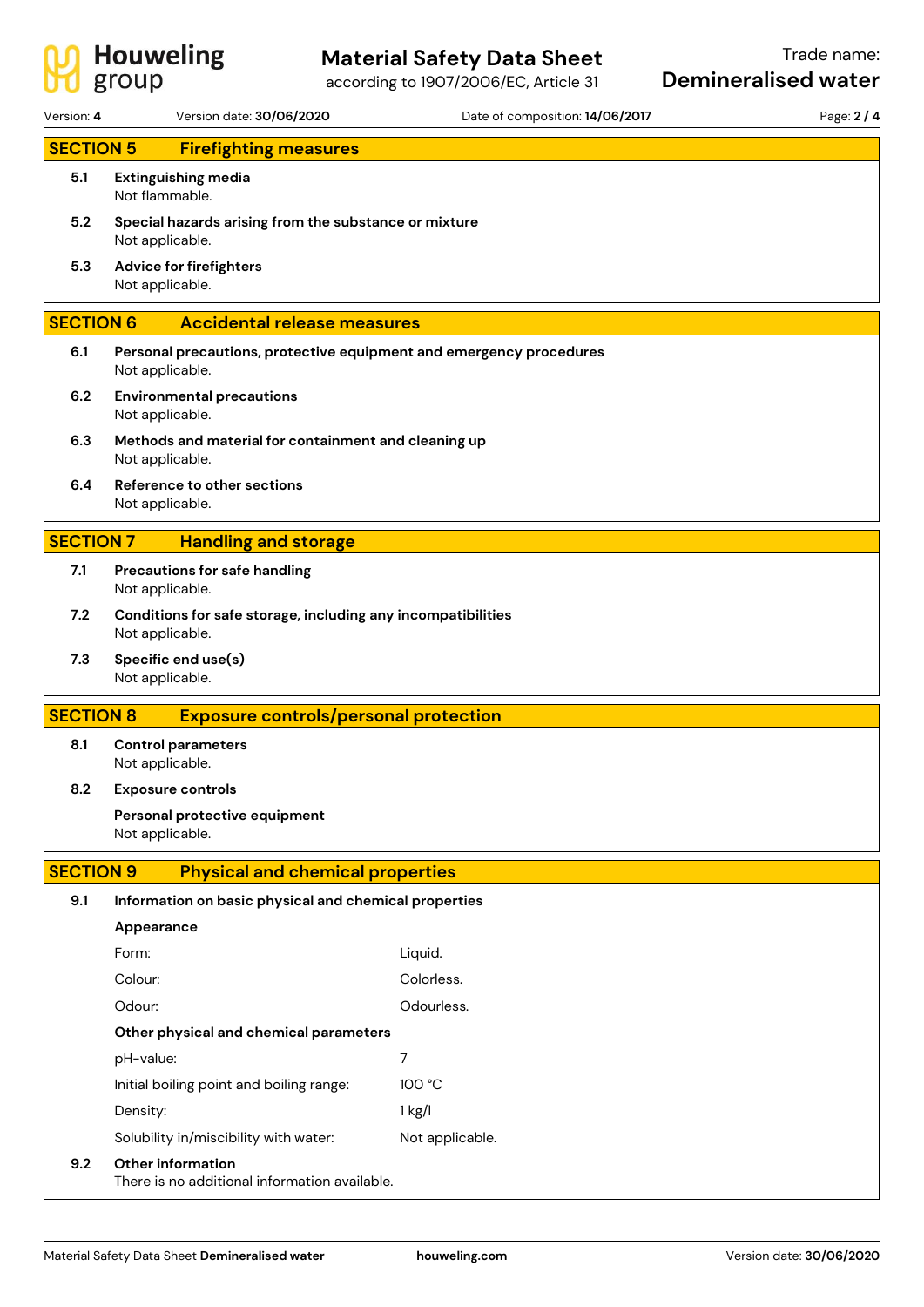

according to 1907/2006/EC, Article 31

| Version: 4        | Version date: 30/06/2020                                                | Date of composition: 14/06/2017                                                                                                                                                                                                     | Page: 3 / 4 |
|-------------------|-------------------------------------------------------------------------|-------------------------------------------------------------------------------------------------------------------------------------------------------------------------------------------------------------------------------------|-------------|
| <b>SECTION 10</b> | <b>Stability and reactivity</b>                                         |                                                                                                                                                                                                                                     |             |
| 10.1              | Reactivity<br>Product is stable.                                        |                                                                                                                                                                                                                                     |             |
| 10.2              | <b>Chemical stability</b><br>Not applicable.                            |                                                                                                                                                                                                                                     |             |
| 10.3              | <b>Possibility of hazardous reactions</b><br>Not applicable.            |                                                                                                                                                                                                                                     |             |
| 10.4              | <b>Conditions to avoid</b><br>Not applicable.                           |                                                                                                                                                                                                                                     |             |
| 10.5              | Incompatible materials<br>Not applicable.                               |                                                                                                                                                                                                                                     |             |
| 10.6              | Hazardous decomposition products<br>Not applicable.                     |                                                                                                                                                                                                                                     |             |
| <b>SECTION 11</b> | <b>Toxicological information</b>                                        |                                                                                                                                                                                                                                     |             |
| 11.1              | Information on toxicological effects<br>No effects known.               |                                                                                                                                                                                                                                     |             |
| <b>SECTION 12</b> | <b>Ecological information</b>                                           |                                                                                                                                                                                                                                     |             |
| 12.1              | <b>Toxicity</b><br>Not applicable.                                      |                                                                                                                                                                                                                                     |             |
| 12.2              | Persistence and degradability<br>Not applicable.                        |                                                                                                                                                                                                                                     |             |
| 12.3              | <b>Bioaccumulative potential</b><br>Not applicable.                     |                                                                                                                                                                                                                                     |             |
| 12.4              | Mobility in soil<br>Not applicable.                                     |                                                                                                                                                                                                                                     |             |
| 12.5              | <b>Results of PBT and vPvB assessment</b><br>Not applicable.            |                                                                                                                                                                                                                                     |             |
| 12.6              | Other adverse effects<br>Not applicable.                                |                                                                                                                                                                                                                                     |             |
| <b>SECTION 13</b> | <b>Disposal considerations</b>                                          |                                                                                                                                                                                                                                     |             |
| 13.1              | Waste treatment methods<br>No special disposal processing is necessary. |                                                                                                                                                                                                                                     |             |
| <b>SECTION 14</b> | <b>Transport information</b>                                            |                                                                                                                                                                                                                                     |             |
| 14.1              | UN-number:                                                              | Not applicable.                                                                                                                                                                                                                     |             |
| 14.2              | UN proper shipping name:                                                | Not applicable.                                                                                                                                                                                                                     |             |
| 14.3              | Transport hazard class(es):                                             | Not applicable.                                                                                                                                                                                                                     |             |
| 14.4              | Packing group:                                                          | Not applicable.                                                                                                                                                                                                                     |             |
| 14.5              | <b>Environmental hazards:</b>                                           | Not applicable.                                                                                                                                                                                                                     |             |
| 14.6              | Special precautions for user:                                           | Not applicable.                                                                                                                                                                                                                     |             |
| 14.7              | Transport in bulk according to Annex II<br>of Marpol and the IBC Code:  | Not applicable.                                                                                                                                                                                                                     |             |
|                   | organization.                                                           | The regulations above are valid on the revision date of this Material Safety Data Sheet. Due to possible changes in<br>transport regulations for dangerous materials, we advise you to confirm the validity with your own transport |             |